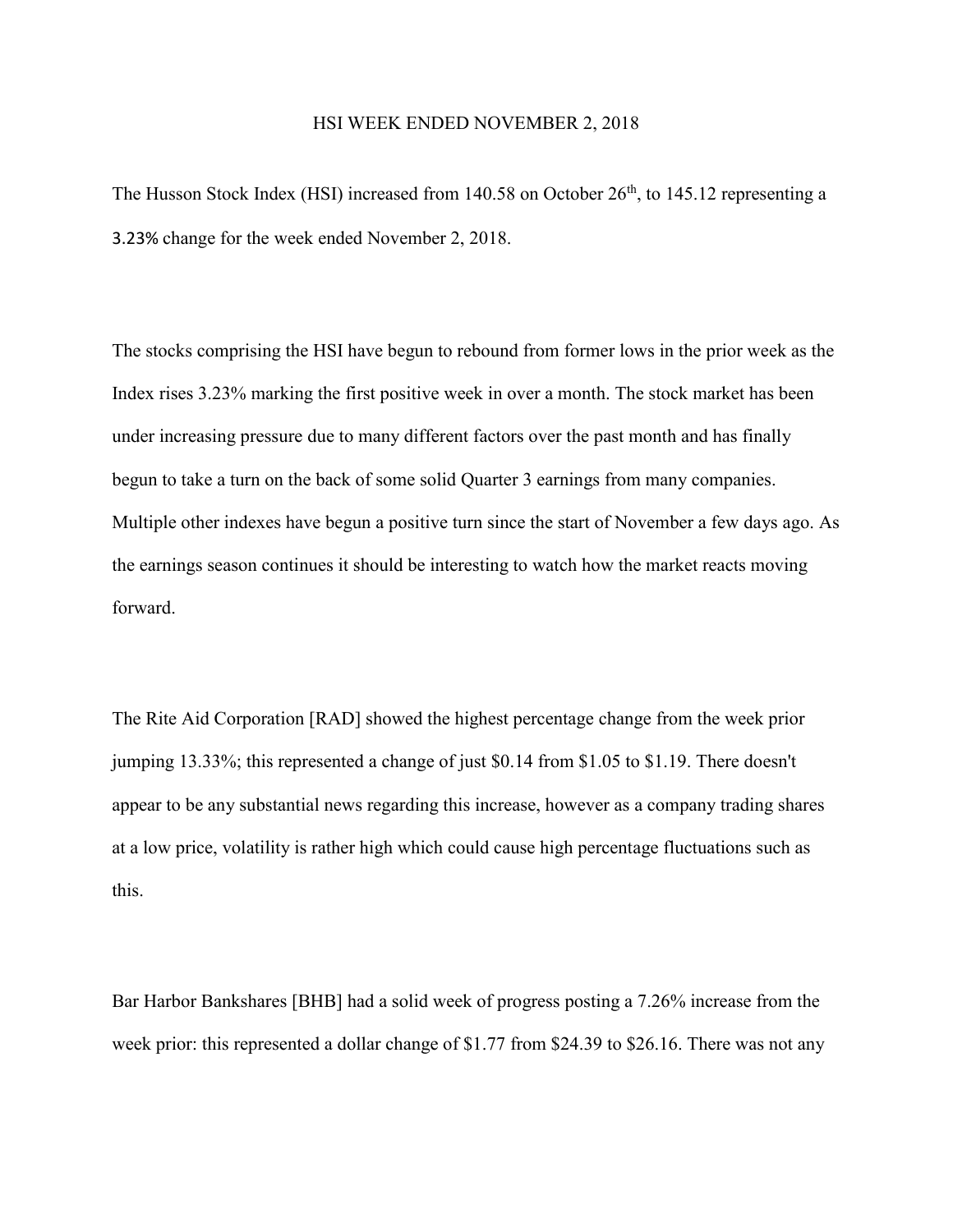news on this increase this week, however as the market rebounds it should have a positive effect on banks.

Lastly, the largest dollar change for the week came from Charter Communications [CHTR]. Charter posted an increase of 7.75% which represented a dollar change of \$22.86, from \$295.01 to \$317.87. This may be a correction following Charter's earnings report the prior Friday. Although the company had narrowly missed revenue expectations and had incurred losses in some of their major operations, the outlook and guidance for the company had not been significantly negative.

The HSI was developed by Marie Kenney, while a student at Husson University, in consultation with Associate Professor J. Douglas Wellington. The index is currently being tracked and analyzed by Husson student Dominick Lizotte. The HSI tracks and analyzes 29 companies that are considered to have an effect on the Maine economy. These companies are either based in Maine or have an influence on the Maine economy through employment, and overall presence in the State. This price-weighted index offers a numerical break down of Maine's economy to help provide a better understanding of Maine's economy. The analysis looks into the events of the week and tries to explain significant changes in the stock prices of the companies that comprise the Husson Stock Index.